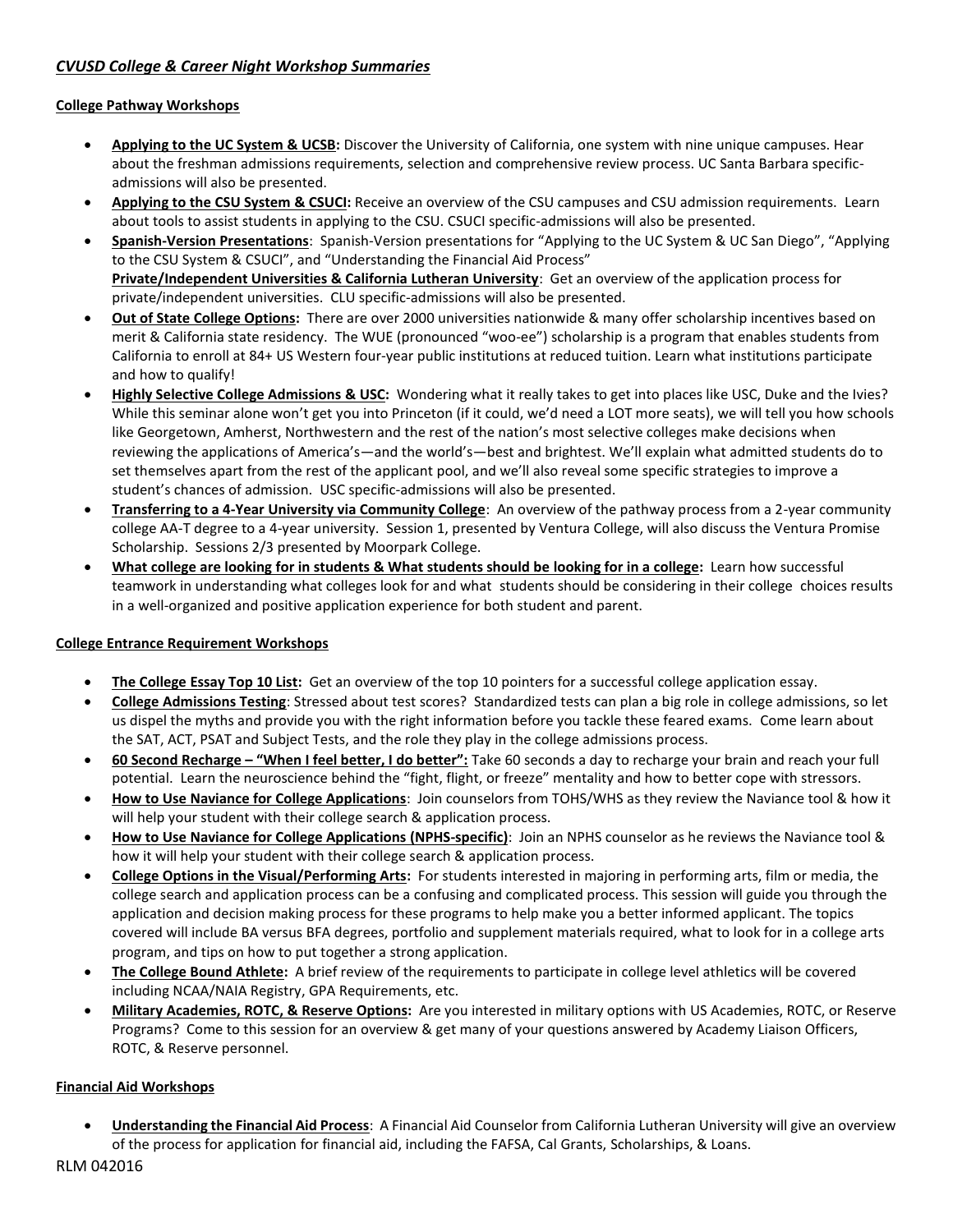- **Your Income Taxes & College: How Tax Credits Can Help Pay for College**: An overview of how to position yourself with your IRS tax credits to help pay for college.
- **How to Find & Win Scholarships**: An overview of how & where to find scholarships to help pay for college costs.

### **Career Pathways**

- **Behind the Design: Careers in the Apparel Industry & FIDM:** For over 40 years, FIDM has been educating students for professional careers in Fashion, Entertainment, and Digital Media, offering Bachelor's and Associate's Degrees in 24 creative majors. Come on by to learn more about this industry driven, educational opportunity & career pathways available with your degree.
- **Incorporating Career Exploration in Your College Search:**
- **CTE Pathways - Health Sciences & Medical Technology:** Come for a dynamic overview of health & medical certificate/AA programs available at our 4 local schools/colleges (Conejo Valley Adult Education, Moorpark College, Oxnard College, & Ventura College) including medical, dental, nursing, biotechnology, Phlebotomy, Pharmacy Tech, Caregiver, & more!
- **CTE Pathways – Public Services:** Are you interested in a career in Criminal Justice or Fire Technology, EMT, or Paramedics? Come listen to presentations from Moorpark College, Oxnard College, & Ventura College on their AA/certificate degrees.
- **CTE Pathways – Information Technology:** Conejo Valley Adult Education will give an overview of the many programs associated with the IT industry including Security/Networking, Web Design, Microsoft Software Specialist, Bookkeeping, etc.
- **CTE Pathways – Hospitality, Tourism, & Recreation:** Oxnard College will give an overview of their exciting Culinary School and Restaurant Management Programs.
- **CTE Pathways – Transportation & Energy/Utilities:** Ventura College will review their Automotive Technology Program (sponsored by Lexus), Diesel mechanics, & the Water Science Program.
- **CTE Pathways – Film/Television/Media:** Moorpark College will review this major for students planning professional or academic careers in educational or commercial radio, television, or film production.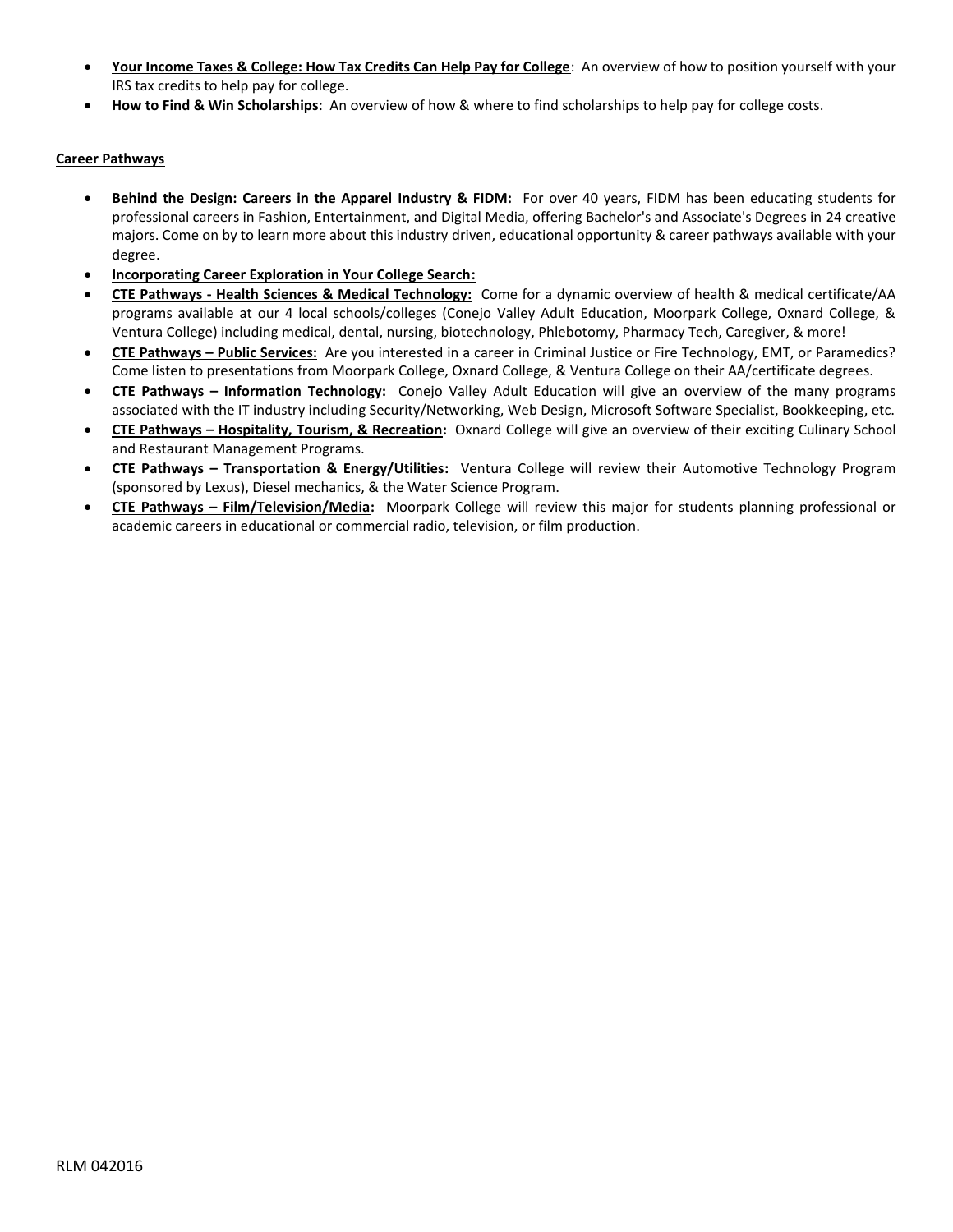## *Resúmenes de los talleres de CVUSD La Noche de Universidades y Carreras*

### **Talleres Camino a la Universidad**

- **Aplicar al sistema UC y UCSB:** Descubre la Universidad de California, un sistema con nueve escuelas únicas. Conocer los requisitos de admisión del estudiante, proceso de selección y revisión exhaustiva. También se presentarán las admisiones específicas para UC Santa Barbara.
- **Aplicar al sistema CSU y CSUCI:** Recibir un resumen de las escuelas CSU y requisitos de admisión de CSU. Conoce las herramientas para ayudar a los estudiantes en la aplicación a CSU. También se presentarán las admisiones específicas para CSUCI.
- **Presentaciones que tendrán una versión en Español**: Presentaciones en español para "Aplicar al sistema de la Universidad de California y UC San Diego", "Aplicar al sistema CSU & CSUCI" y "Entender el proceso de ayuda financiera".
- **Universidades privadas/independientes y California Lutheran University**: Obtener un resumen del proceso de aplicación para las universidades privadas/independientes. También se presentarán las admisiones específicas para CLU.
- **Opciones Fuera del Estado para la Universidad**: Hay más de 2000 universidades a nivel nacional y muchos ofrecen incentivos de becas basado en el mérito y la residencia en el estado de California. WUE (pronunciado "woo-ee") es un programa que permite a los estudiantes de California a inscribirse en 84 instituciones públicas de cuatro años en el U.S occidental con matrícula reducida. Aprender qué instituciones participan y cómo calificar.
- **Admisión a las Universidad altamente selectivas y USC:** ¿Preguntándose lo que se necesita realmente para entrar en lugares como USC, Duque y las Ivies? Mientras que con este seminario por sí solo no entres a Princeton (si pudiera, necesitaríamos muchos más asientos), sí le diremos cómo escuelas tales como Georgetown, Amherst, Northwestern y el resto de las universidades más selectivas del país toman decisiones cuando revisan las mejores y más brillantes aplicaciones de los solicitantes de los Estados Unidos, y del mundo. Vamos a explicar lo que hacen estudiantes admitidos a fin de diferenciarse del resto del grupo de solicitantes, y también revelaremos algunas estrategias específicas para mejorar las posibilidades de admisión de un estudiante. También se presentará las admisiones específicas de USC.
- **Transferencia a una Universidad de 4 años a través del colegio comunitario**: Una visión general sobre el proceso de la vía de un colegio comunitario de 2 años grado AA-T a una Universidad de 4 años. Sesión 1, presentado por el Colegio de Ventura, también se hablara de la beca de "Ventura Promise" (La Promesa de Ventura). Sesiones de 2/3 presentadas por el colegio de Moorpark.
- **Lo qué el colegio está buscando en los estudiantes y lo que los estudiantes deben estar buscando en un colegio:**  Aprender cómo trabajar en equipo, comprensión de lo que buscan los colegios y lo que los estudiantes deben considerar en la elección de colegios resulta en una aplicación bien organizada y una experiencia positiva para los estudiantes y los padres.

# **Talleres sobre los requisitos para entrar a la Universidad**

- **La composición para la Universidad la lista de los 10 más sobresalientes:** Un resumen de los 10 principales puntos para una composición exitosa en la aplicación universitaria.
- **Pruebas de admisión a la Universidad**: ¿Estresado por los resultados de los exámenes? Las pruebas estandarizadas pueden ocupar un papel importante en la admisión a la Universidad, así que déjenos aclarar algunas mentiras y proporcionarle la información correcta antes de tomar estos temidos exámenes. Venga aprender sobre el SAT, ACT, PSAT y exámenes de materia y el papel que desempeñan en el proceso de admisión a la Universidad.
- **60 segunda para recarga – «Cuando me siento mejor, me va mejor»**: Tomar 60 segundos al día para recargar su cerebro y alcanzar su completo potencial. Aprender de la neurociencia detrás de la mentalidad "lucha, huida, o congelación" y cómo hacer frente mejor a los factores de estrés.
- **Cómo utilizar Naviance para aplicaciones universitarias**: Acompañe a los consejeros de TOHS/WHS en su repaso de la herramienta Naviance y cómo ayudará a su estudiante con su búsqueda de las universidades y proceso de solicitud.